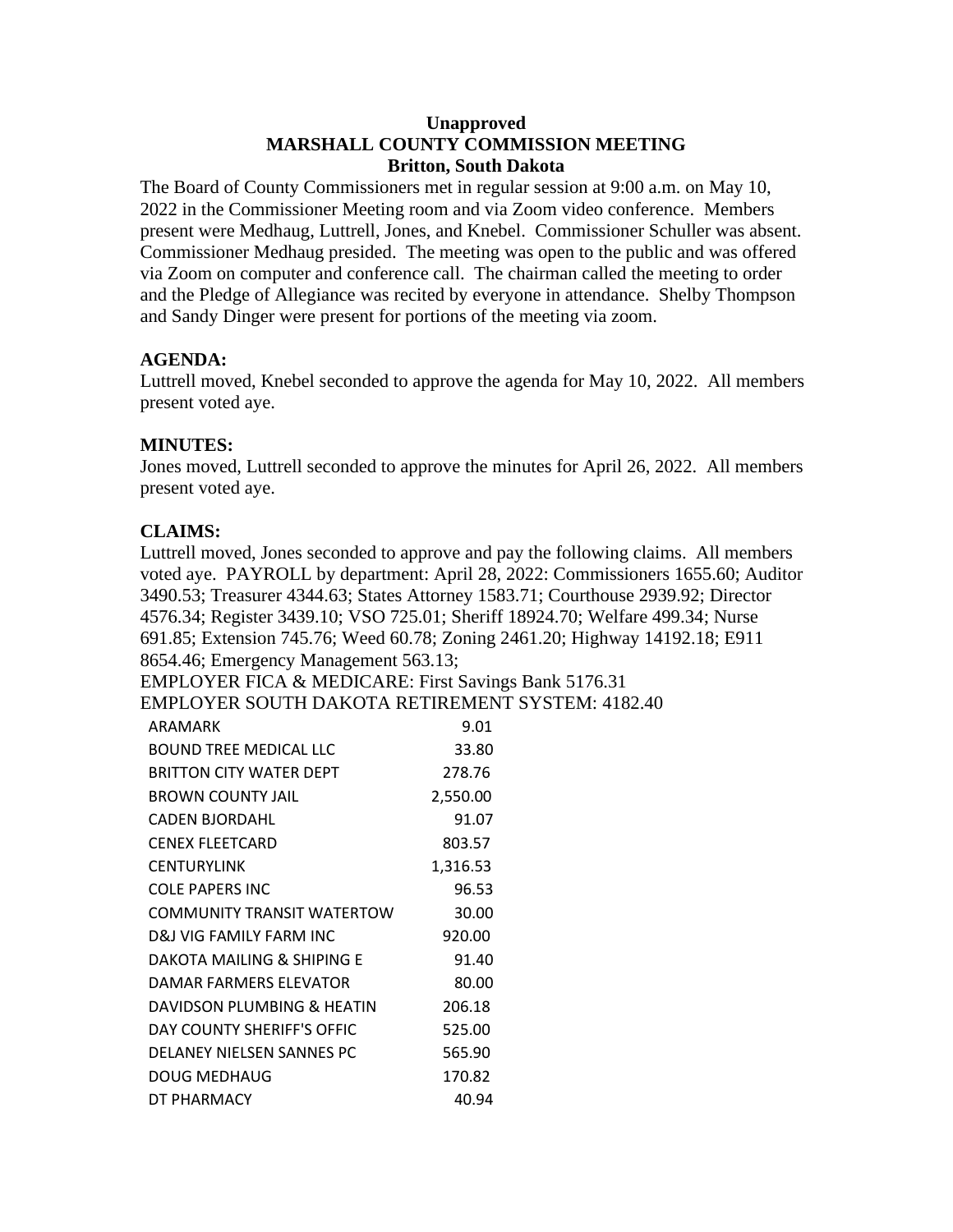| <b>EDEN LUMBER COMPANY</b>        | 434.27   |
|-----------------------------------|----------|
| <b>EDEN OIL</b>                   | 3,940.00 |
| <b>EXPETEC TECHNOLOGY SERVICE</b> | 269.00   |
| <b>FIRST NATIONAL BANK</b>        | 219.84   |
| <b>FULL CIRCLE AG</b>             | 4,191.99 |
| <b>GOVERNMENT FORMS AND SUPPL</b> | 288.43   |
| <b>GOVERNORS INN</b>              | 102.00   |
| <b>GROTON FORD LLC</b>            | 178.16   |
| <b>HOLLAND BROS OIL COMPANY</b>   | 667.09   |
| <b>HOLLAND NAPA AUTO PARTS</b>    | 633.72   |
| <b>INTERSTATE BATTERY</b>         | 36.95    |
| <b>JENNIFER RINGKOB</b>           | 42.18    |
| <b>KENS FOOD FAIR</b>             | 264.63   |
| <b>KEVIN JONES</b>                | 24.57    |
| <b>LAKE REGION ELECTRIC</b>       | 36.23    |
| <b>LANGFORD TOWN</b>              | 233.27   |
| <b>LARISSA HEITMANN</b>           | 87.34    |
| <b>LEHR SANITATION SERVICE LL</b> | 300.00   |
| <b>LERON KNEBEL</b>               | 184.28   |
| <b>LYNDA LUTTRELL</b>             | 28.08    |
| <b>MARCO TECHNOLOGIES LLC</b>     | 168.86   |
| MARSHALL COUNTY HEALTHCARE        | 14.59    |
| <b>MARSHALL COUNTY JOURNAL</b>    | 443.55   |
| <b>MAXWELL ELECTRIC LLC</b>       | 469.18   |
| <b>MCLEODS PRINTING</b>           | 696.14   |
| <b>MEYER HARDWARE HANK</b>        | 316.41   |
| MICROFILM IMAGING SYSTEMS         | 80.00    |
| OTTER TAIL POWER COMPANY          | 2,099.19 |
| PAMELA OELKERS                    | 234.48   |
| PCC INC                           | 1,546.27 |
| <b>QUILL CORPORATION</b>          | 650.97   |
| RAPKOCH LAW, PROFF L.L.C.         | 3,788.17 |
| <b>RC TECHNOLOGIES</b>            | 309.84   |
| RICHARD BENDA                     | 30.00    |
| SAFETY SERVICE, INC               | 2,051.26 |
| <b>SD COUNTIES</b>                | 380.00   |
| SD DOH - EMS PROGRAM              | 12.00    |
| SD PUBLIC HEALTH LABORATOR        | 220.00   |
| TALIAFERRO LAW FIRM P.C.          | 246.85   |
| TRI STATE WATER, INC.             | 140.40   |
| <b>VERIZON WIRELESS</b>           | 865.35   |
| <b>WERNER AUTOMOTIVE</b>          | 99.52    |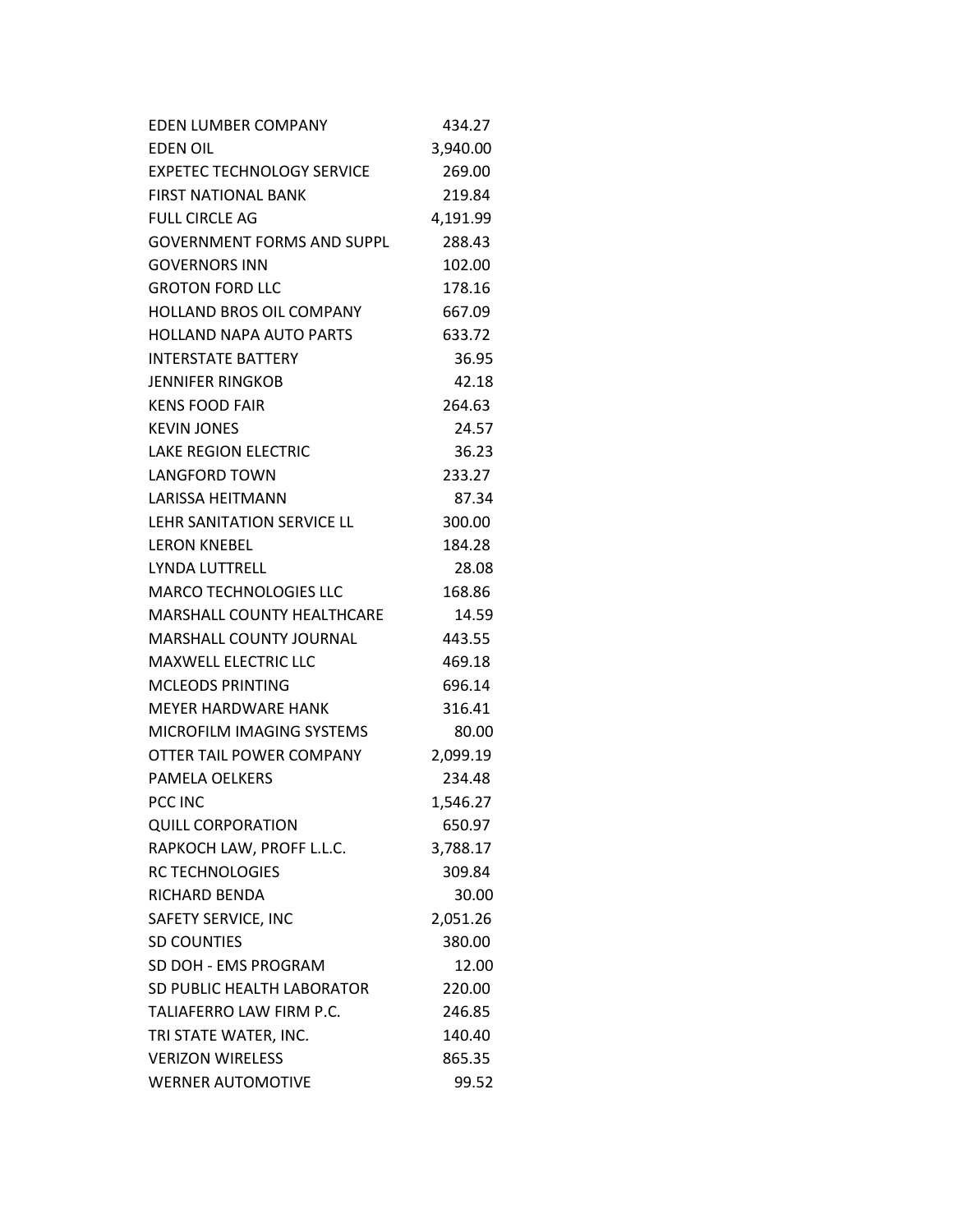### **PUBLIC COMMENT:**

No one was present to make public comment.

### **ORDINANCE 54:**

Jones moved, Luttrell seconded to pass the following ordinance at this, it's second reading:

#### ORDINANCE NO. 54

#### AN ORDINANCE AMENDING TITLE 4, CHAPTER 4.2 AS AMENDED TO REZONE CERTAIN DESCRIBED PROPERTY

BE IT ORDAINED by the Board of County Commissioners of Marshall County, South Dakota: that Title 4 chapter 4.2 adopted by Ordinance No.32, September 28, 2021 as amended, of the Zoning Ordinance of Marshall County be amended to classify the following property:

**The South portion of Lot 12A in the proposed Plat of Lot 12A of Steiners Addition in Government Lot 4 in Section 13, and Government Lot 1 in Section 24, T126N, R54W of the 5th P.M., Marshall County, South Dakota** 

#### **(Proposed plat available in the office of Zoning Administrator.)**

To "R-3" Lake Front Residential District from "AG" Agricultural District

BE IT FURTHER ORDAINED by the Marshall County Commission, Britton, South Dakota, that the zoning official for the County of Marshall is hereby authorized to change the official zoning map for the County of Marshall to reflect this Ordinance.

| Notice of Hearing                                       | April 13, 2022 |
|---------------------------------------------------------|----------------|
| Passed First Reading                                    | April 26, 2022 |
| Passed Second Reading                                   | May 10, 2022   |
| Adopted<br>the control of the control of the control of | May 10, 2022   |
| Scheduled-Published                                     | May 11, 2022   |
| Scheduled-Effective Date                                | May 31, 2022   |

All members present voted aye.

#### **FUTURE MEETINGS:**

The board set the following dates for future meetings: June  $9 & 21$ , July  $5 & 19$ .

#### **TRAVEL:**

Knebel moved, Luttrell seconded to authorize the following travel expenses: Mikayla Lentsch to Aberdeen May 11 for CAA Certification Test, Dustin Hofland to Pierre June 8 & 9 for a summer meeting. All members present voted aye.

#### **HIGHWAY:**

Dustin Hofland, Highway Superintendent met with the board and Sandy Dinger, Highway Secretary met with the board via Zoom to discuss Highway Department business. The April budget report prepared by Dinger was distributed to the board. Kevin Jones excused himself from the following discussion due to conflict of interest. David Geyer, attorney representing David Jones informed the board that his client is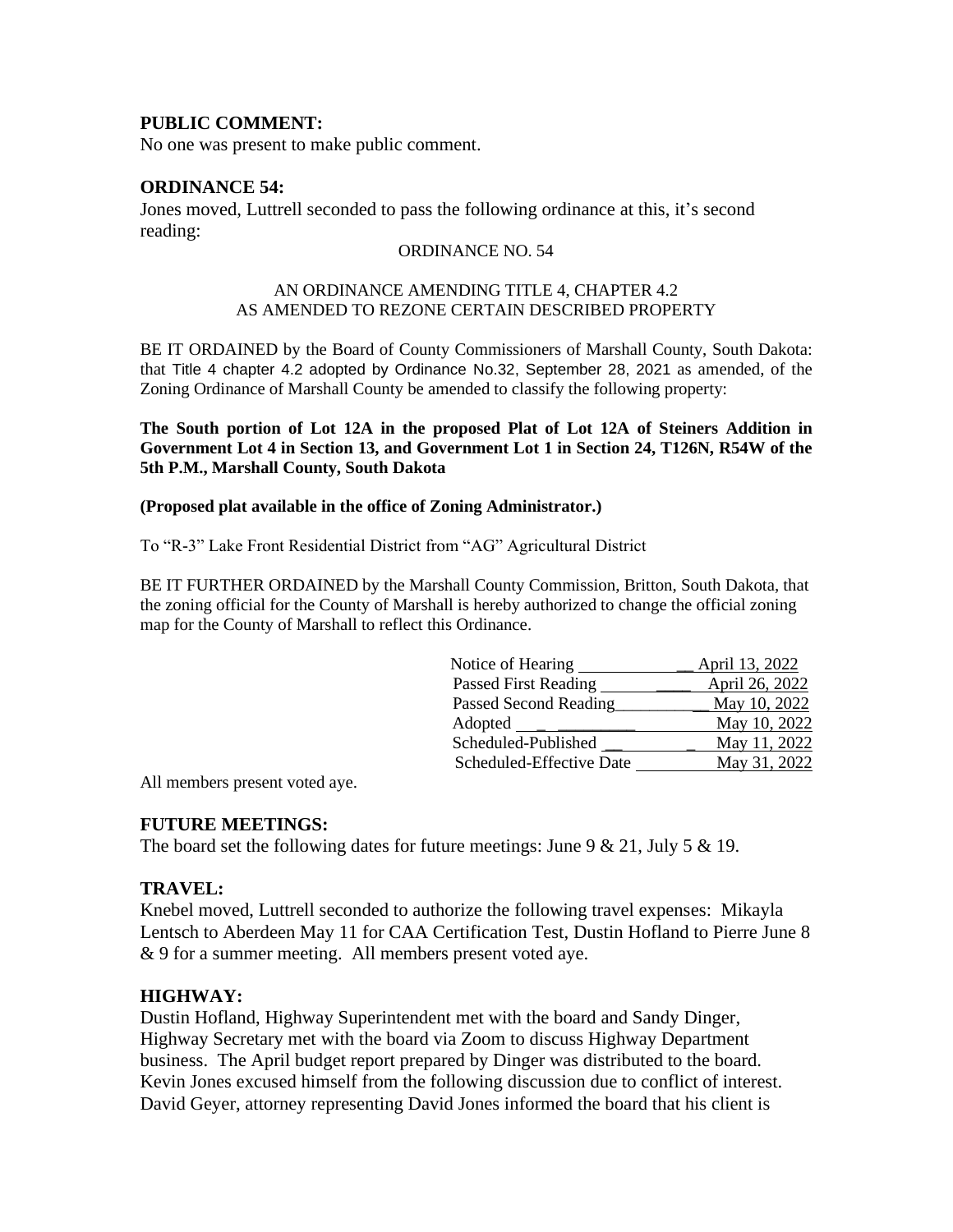willing to pay Interstate Engineering from Wahpeton to complete a hydraulic study on the area where he would like a larger culvert placed. Interstate Engineering quoted the cost to be \$1,500-\$2,000. Hofland stated that this seems very low for a hydraulic study. Hofland will look into whether Interstate Engineering is on the State's approved engineers list. If they are, Geyer will draft an agreement for the State's Attorney and the board to consider. If they are not on the list, Hofland will send the correct list to Geyer in order to find an approved engineer to do the study.

Lee Schneider met with the board to present photos of his farm showing the flooding in 2005 and stated that if the culvert that Jones is requesting is made larger, the hydraulic study will need to carry on downstream or he will be adversely affected. Jones moved, Luttrell seconded to approve a quote from Highway Improvement, Inc. to crack seal county roads 07AN, 09AN, and 04AC for \$187,240.32 prior to chip/fog

sealing them. All members present vote aye.

Hofland informed the board that BDM is now able to get the pipe needed to continue with the project on 438<sup>th</sup> Ave. Jones moved, Luttrell seconded to authorize the Highway Department to move forward with this project as approved on April 27, 2021. All members present voted aye.

The board discussed load limits on county road 11AC/AS from Highway 10 going 7 miles South and county road 12A starting at the junction of county road 11AC/AS and going 2 miles west (to Brown Co line.) No changes were made to current 6T status during spring load restrictions. Hofland estimated that spring load restrictions will continue for at least another week perhaps two depending on when roads are able to handle heavier traffic. Hofland is monitoring these roads.

## **FUEL QUOTES:**

Sandy Dinger received the following quotes for #2 diesel for the Langford and Eden shops: Eden Oil \$4.00; DaMar Elevator \$4.05. No other bids were available at the time delivery was needed. Diesel fuel was delivered to the Langford and Eden shops by Eden Oil.

## **VETERAN'S SERVICE OFFICER:**

\_\_\_\_\_\_\_\_\_\_\_\_\_\_\_\_\_\_\_\_\_\_\_\_\_\_\_\_\_

Dave Daberkow, VSO, met with the board to give a quarterly update on the Veteran's Service office.

## **EXECUTIVE SESSION:**

Jones moved, Knebel seconded to enter into executive session at 10:20 am to discuss personnel matters. All members present voted aye. The chairman called the board out of executive session at 10:30 am. No action was taken.

## **ADJOURN:**

Knebel moved, Jones seconded to adjourn. All members present voted aye.

# **ATTEST:**

Doug Medhaug, Chairman

\_\_\_\_\_\_\_\_\_\_\_\_\_\_\_\_\_\_\_\_\_\_\_\_\_\_\_\_\_\_\_\_\_\_\_\_